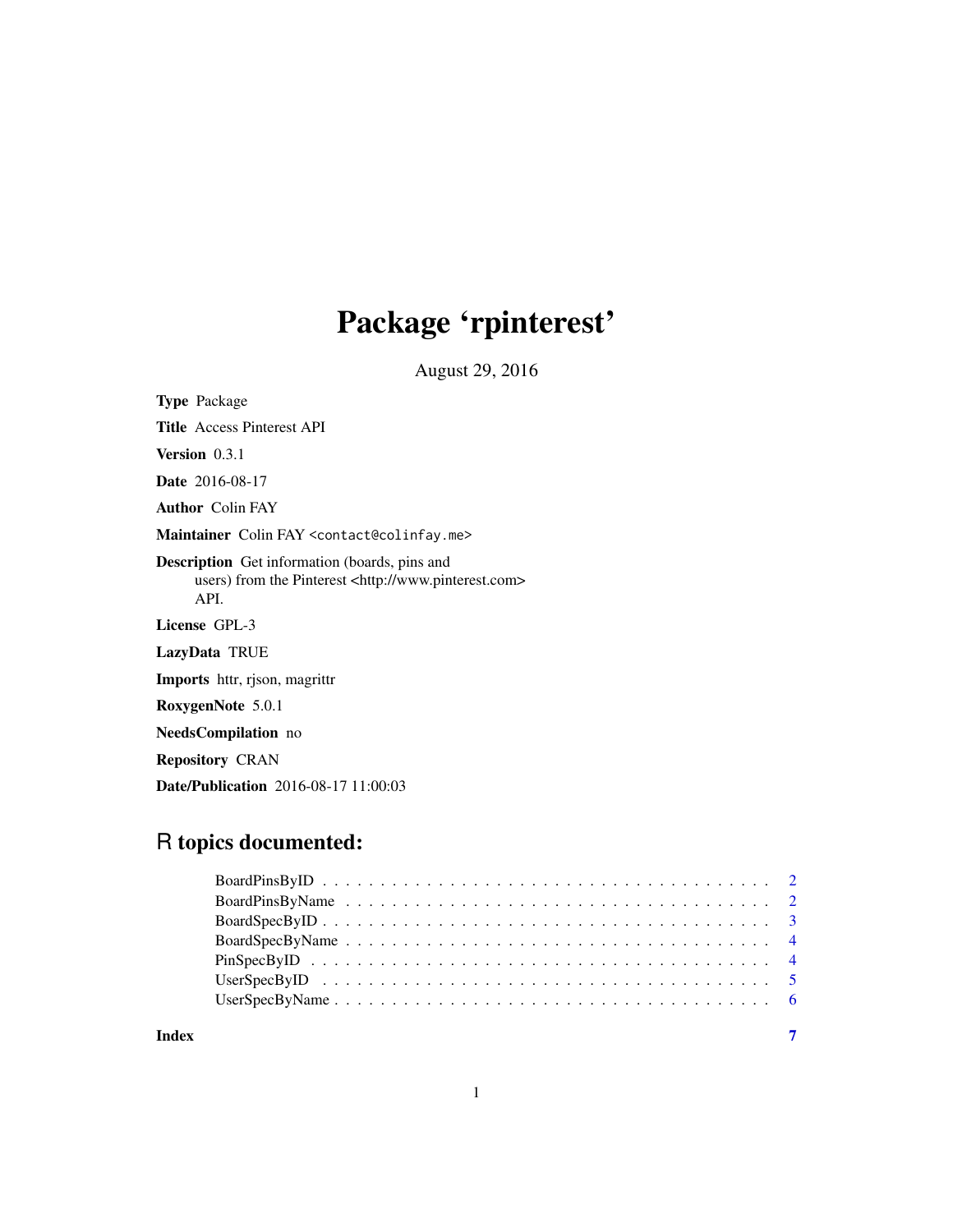<span id="page-1-0"></span>

## Description

Get information about all the pins on a pinterest board using the board ID.

## Usage

BoardPinsByID(boardID, token)

## Arguments

| boardID | a character string with a board ID.                                      |
|---------|--------------------------------------------------------------------------|
| token   | a character string with an access token generated at https://developers. |
|         | pinterest.com/tools/access_token/                                        |

#### Details

Takes a board ID and an access token, returns a data.frame.

#### Value

Always returns a data.frame, with a warning when appropriate.

#### Examples

BoardPinsByID(boardID = "42080646457333782", token = "your\_token")

BoardPinsByName *Get board pins using board name*

#### Description

Get information about all the pins on a pinterest board using the board name.

#### Usage

```
BoardPinsByName(user, board, token)
```
## Arguments

| user  | a character string with a user name.                                     |
|-------|--------------------------------------------------------------------------|
| board | a character string with a board name.                                    |
| token | a character string with an access token generated at https://developers. |
|       | pinterest.com/tools/access_token/                                        |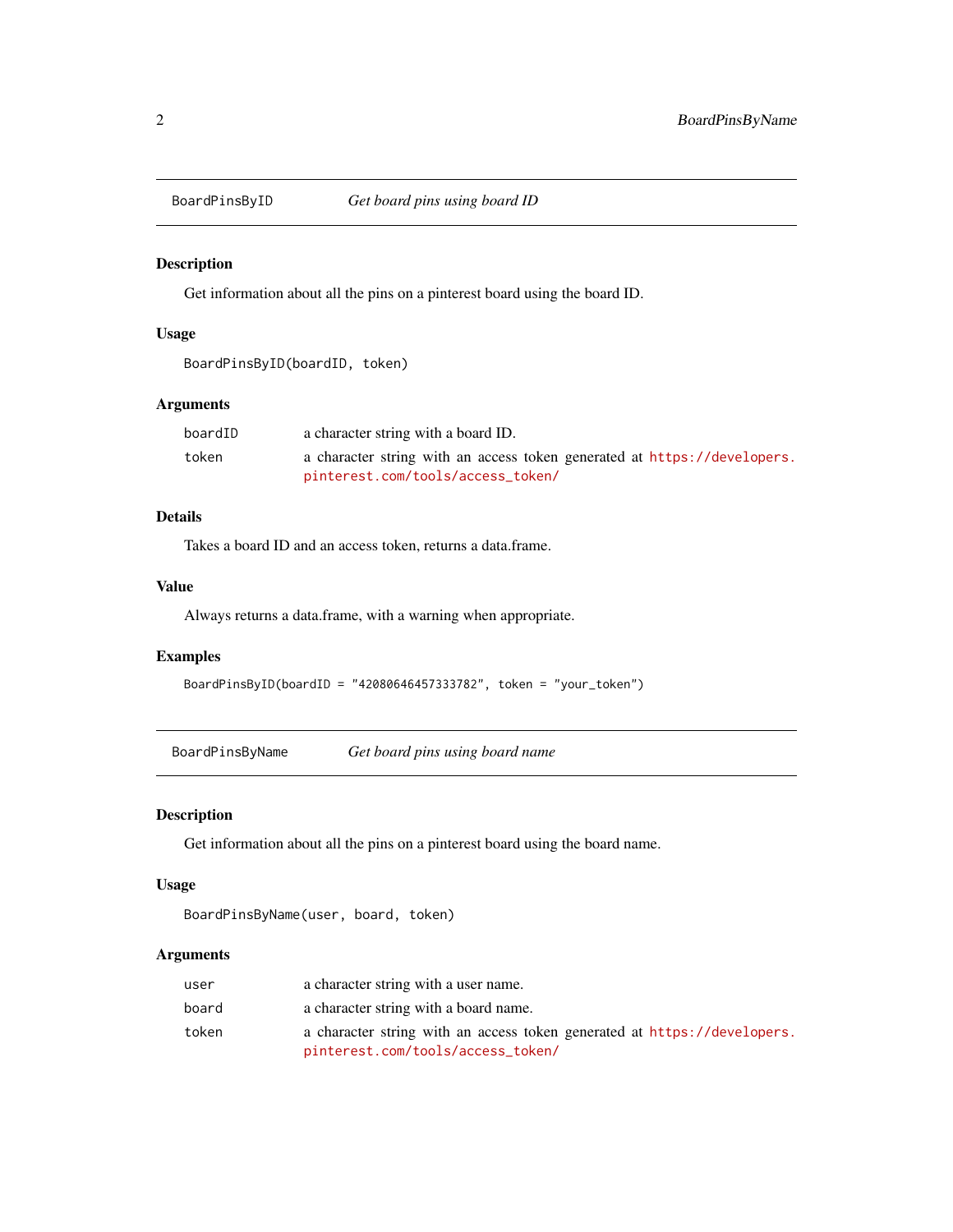## <span id="page-2-0"></span>BoardSpecByID 3

## Details

Takes a user name, a board name and an access token, returns a data.frame.

#### Value

Always returns a data.frame, with a warning when appropriate.

## Examples

BoardPinsByName(user = "colinfay", board = "blanc-mon-amour", token = "your\_token")

BoardSpecByID *Get board using its ID*

## Description

Get information about a pinterest board using the board ID.

#### Usage

BoardSpecByID(boardID, token)

## Arguments

| boardID | a character string with a board ID.                                                                           |
|---------|---------------------------------------------------------------------------------------------------------------|
| token   | a character string with an access token generated at https://developers.<br>pinterest.com/tools/access_token/ |
|         |                                                                                                               |

#### Details

Takes a board ID and an access token, returns a data.frame.

## Value

Always returns a data.frame, with a warning when appropriate.

#### Examples

```
BoardSpecByID(boardID = "42080646457333782", token = "your_token")
```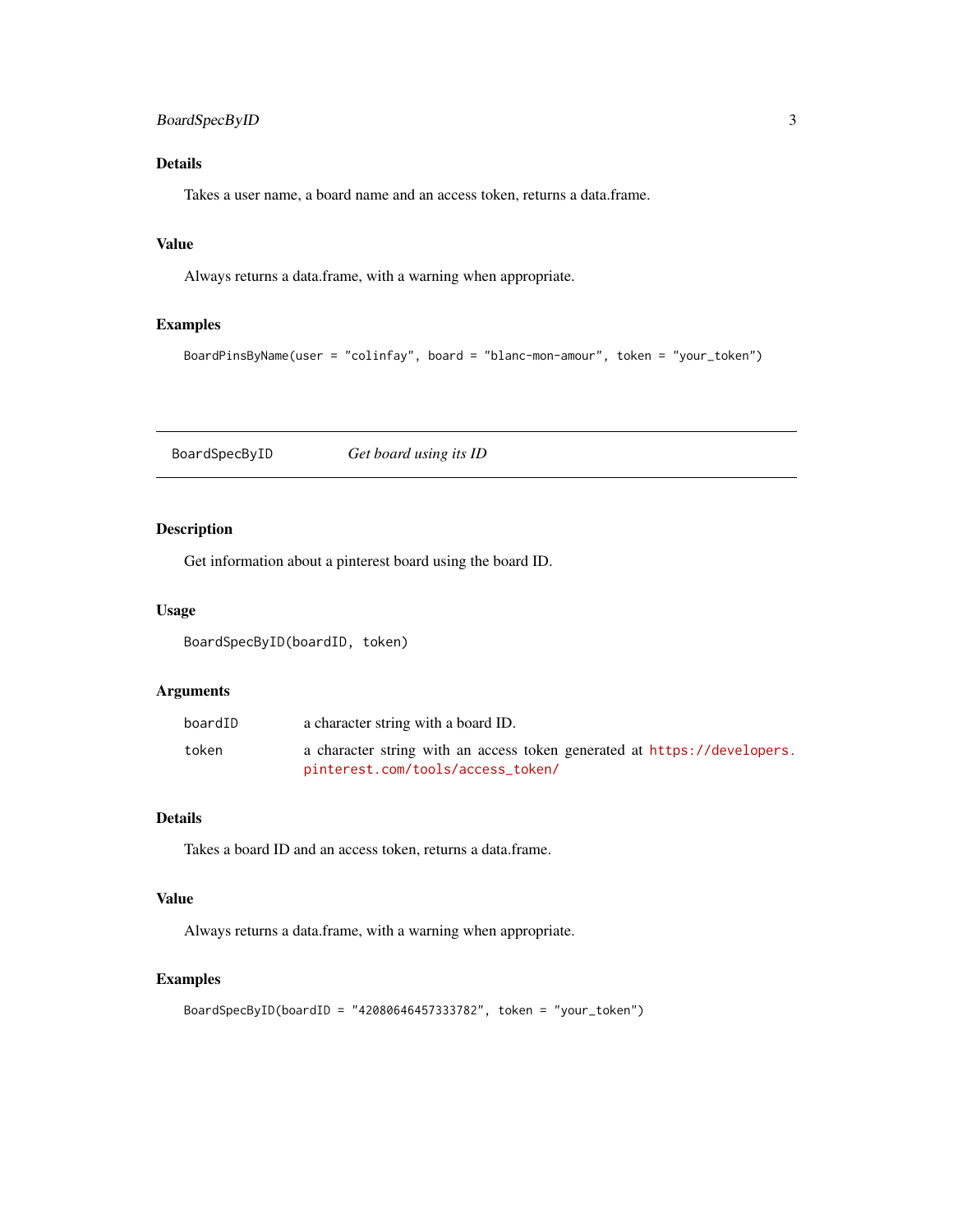<span id="page-3-0"></span>BoardSpecByName *Get board using its name*

## Description

Get information about a pinterest board using the board name.

## Usage

BoardSpecByName(user, board, token)

#### Arguments

| user  | a character string with an user name.                                    |
|-------|--------------------------------------------------------------------------|
| board | a character string with a board name.                                    |
| token | a character string with an access token generated at https://developers. |
|       | pinterest.com/tools/access_token/                                        |

## Details

Takes a user name, a board name and an access token.

#### Value

Always returns a data.frame, with a warning when appropriate.

#### Examples

```
BoardSpecByName(user = "colinfay", board = "blanc-mon-amour", token = "your_token")
```
PinSpecByID *Get pin using its ID*

## Description

Get information about a pinterest pin using the pin ID.

#### Usage

```
PinSpecByID(pinID, token)
```
## Arguments

| pinID | a character string with a pin ID.                                        |
|-------|--------------------------------------------------------------------------|
| token | a character string with an access token generated at https://developers. |
|       | pinterest.com/tools/access_token/                                        |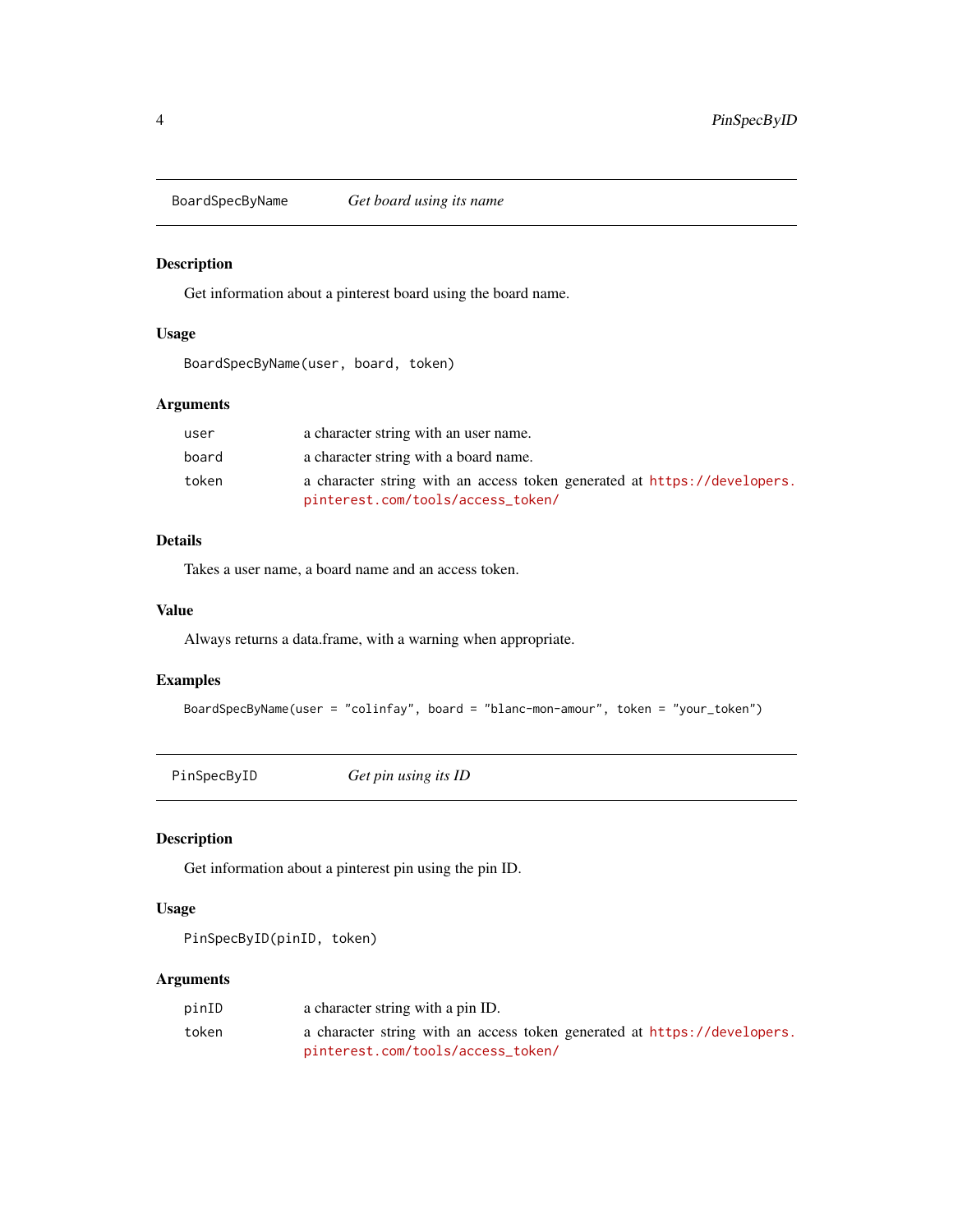## <span id="page-4-0"></span>UserSpecByID 5

## Details

Takes a pin ID and an access token, returns a data.frame.

## Value

Always returns a data.frame, with a warning when appropriate.

## Examples

```
PinSpecByID(pinID = "42080577745042298", token = "your_token")
```
UserSpecByID *Get a user using its ID*

## Description

Get information about a pinterest user using the user ID.

#### Usage

UserSpecByID(userID, token)

## Arguments

| userID | a character string with a user ID.                                                                            |
|--------|---------------------------------------------------------------------------------------------------------------|
| token  | a character string with an access token generated at https://developers.<br>pinterest.com/tools/access_token/ |

#### Details

Takes a user ID and an access token, returns a data.frame.

## Value

Always returns a data.frame, with a warning when appropriate.

#### Examples

```
UserSpecByID(userID = "42080715176677612", token = "your_token")
```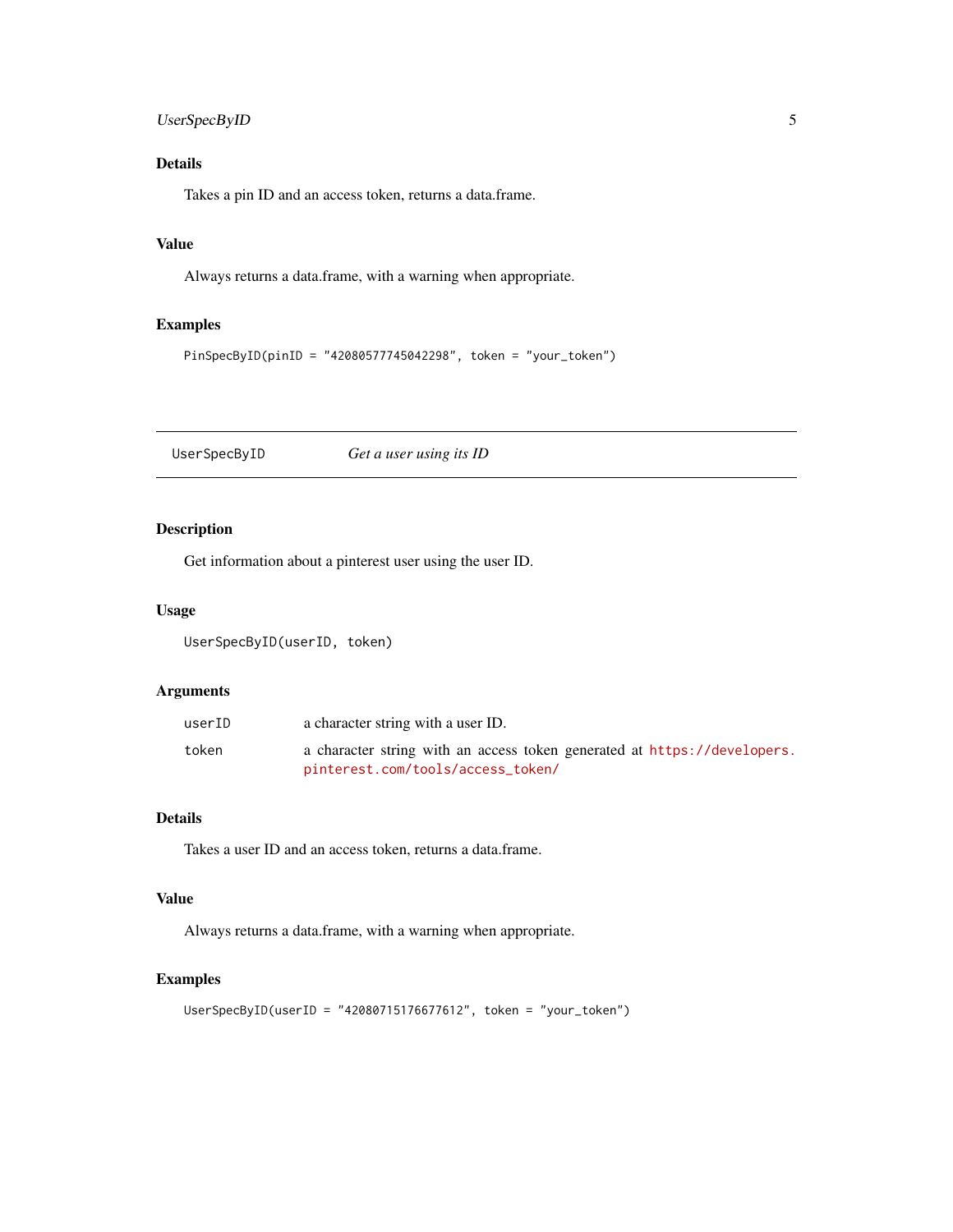<span id="page-5-0"></span>

## Description

Get information about a pinterest user using the user ID.

## Usage

UserSpecByName(user, token)

## Arguments

| user  | a character string with a user ID.                                       |
|-------|--------------------------------------------------------------------------|
| token | a character string with an access token generated at https://developers. |
|       | pinterest.com/tools/access_token/                                        |

## Details

Takes a user ID and an access token, returns a data.frame.

## Value

Always returns a data.frame, with a warning when appropriate.

## Examples

```
UserSpecByName(user = "colinfay", token = "your_token")
```